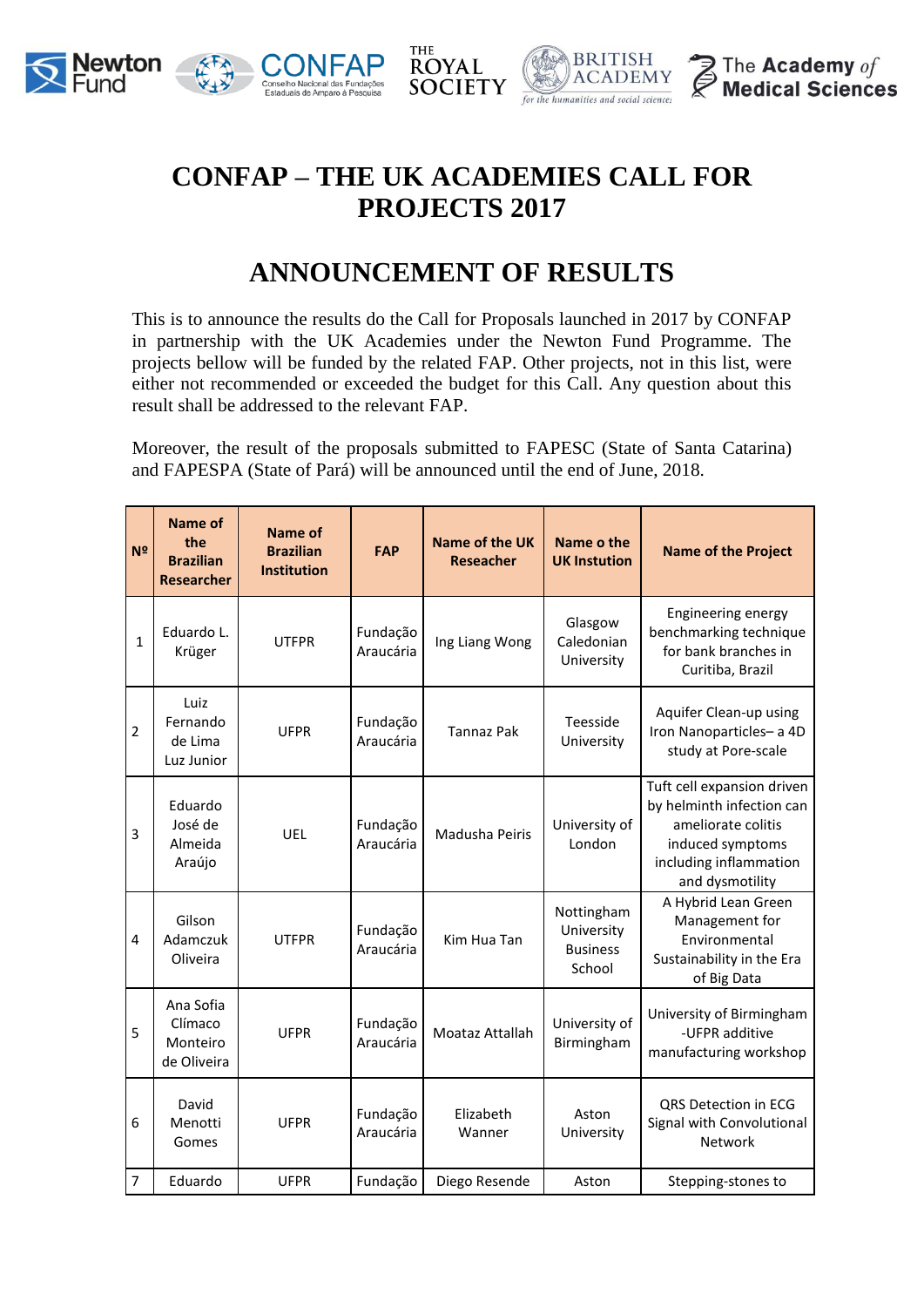









|    | Parente<br>Ribeiro                                              |             | Araucária     | Faria                             | University                       | Transhumanism: Merging<br><b>EMG and EEG signals to</b><br>control a low-cost<br>robotic hand                                                     |
|----|-----------------------------------------------------------------|-------------|---------------|-----------------------------------|----------------------------------|---------------------------------------------------------------------------------------------------------------------------------------------------|
| 8  | Diana Lúcia<br>Moura<br>Pinho                                   | UnB         | <b>FAPDF</b>  | <b>Scott Reeves</b>               | University of<br>London          | Strengthening and<br>Extending<br>Interprofessional<br><b>Collaboration Research in</b><br>the Midwest Region of<br><b>Brazil</b>                 |
| 9  | Carlos<br>Denner dos<br>Santos Jr.                              | UnB         | <b>FAPDF</b>  | Maged Ali                         | University of<br>Exeter          | Strength Social Capital in<br>Local Communities using<br>Social Media                                                                             |
| 10 | Jorlandio<br>Francisco<br>Felix                                 | UnB         | <b>FAPDF</b>  | Freddie Withers                   | University of<br>Exeter          | Flexible gamma ray<br>detectors based on 2D<br>material<br>heterostructures                                                                       |
| 11 | Aline Souza<br>de Paula                                         | UnB         | <b>FAPDF</b>  | Marian<br>Wiercigroch             | University of<br>Aberdeen        | Dynamical analysis and<br>control of nonlinear<br>mechanical systems                                                                              |
| 12 | Ana Flávia<br>Granja e<br><b>Barros</b>                         | UnB         | <b>FAPDF</b>  | Jan<br>Kleinheisterkamp           | London<br>School of<br>Economics | The selectivity of rights<br>and policies in a<br>globalized economy                                                                              |
| 13 | Nailê<br>Damé-<br>Teixeira                                      | UnB         | <b>FAPDF</b>  | Thuy Do                           | University of<br>Leeds           | <b>Establishing links</b><br>between dental schools<br>at the Universities of<br><b>Brasilia and Leeds</b>                                        |
| 14 | Maria<br>Carolina<br>Blassioli-<br><b>Moraes</b>                | EMBRAPA/DF  | <b>FAPDF</b>  | John Caulfield                    | Rothamsted<br>Research           | Investigation of<br>instrumentation to<br>provide real-time pest<br>management solutions                                                          |
| 15 | Ana Flávia<br>Granja e<br><b>Barros</b>                         | UnB         | <b>FAPDF</b>  | Daniela Diz                       | University of<br>Strathclyde     | <b>Biodiversity Beyond</b><br>National Jurisdiction.<br>What is at Stake for<br>Brazil?                                                           |
| 16 | Sílvia<br>Aguiar<br>Carneiro<br>Martins                         | <b>UFAL</b> | <b>FAPEAL</b> | Angela Maria de<br>Souza Torresan | University of<br>Manchester      | Following a Star in the<br>CEEU: Planning a<br><b>Research Fellow</b><br>Collaboration                                                            |
| 17 | Diego<br>Dermeval<br>de<br><b>Medeiros</b><br>da Cunha<br>Matos | <b>UFAL</b> | <b>FAPEAL</b> | Wayne Holmes                      | Open<br>University               | Developing a Brazil/UK<br>Artificial Intelligence in<br><b>Education research</b><br>network, focusing on<br>augmenting not replacing<br>teachers |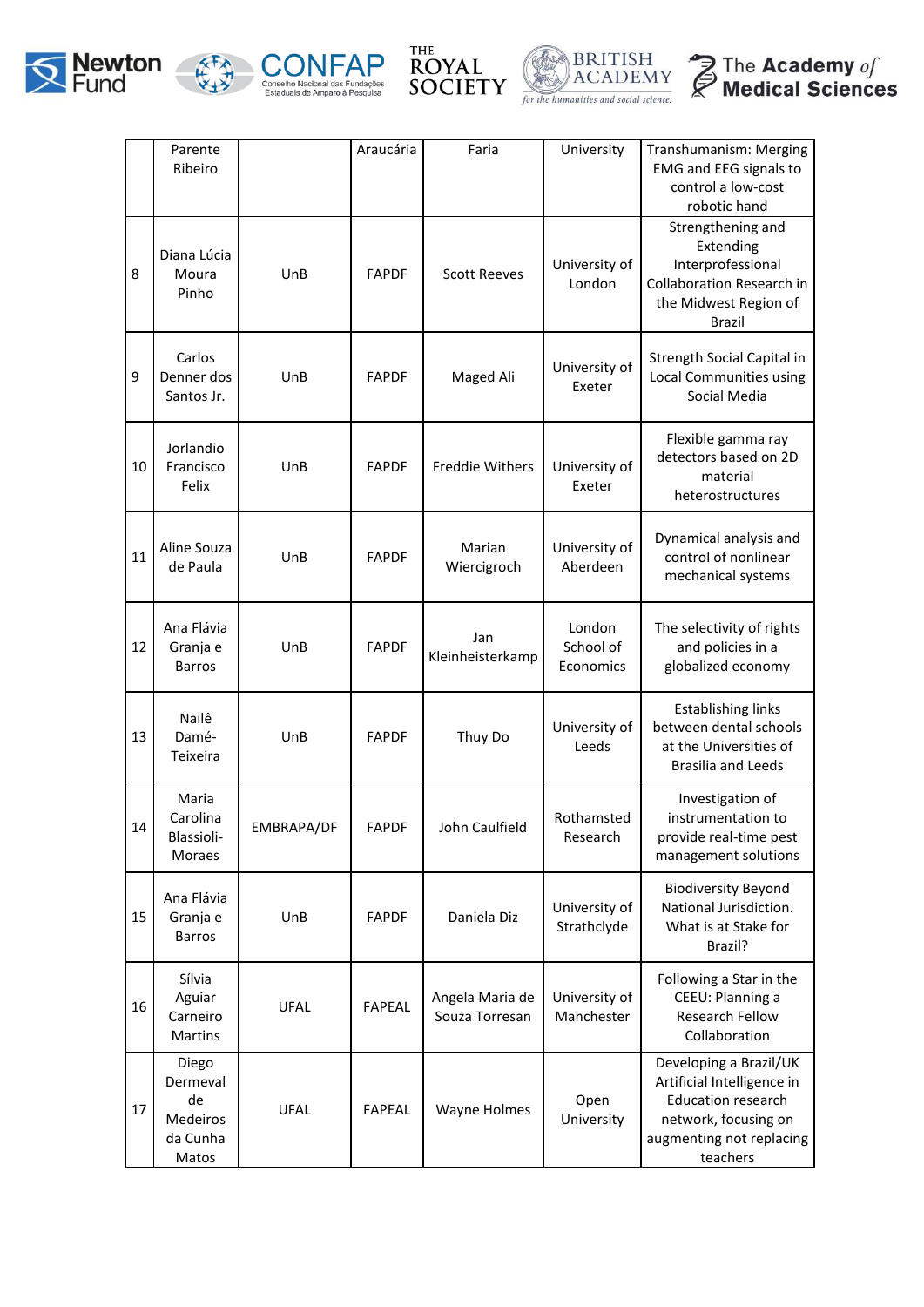









| 18 | Ranilson<br>Oscar<br>Araújo<br>Paiva  | <b>UFAL</b>   | <b>FAPEAL</b> | Alexandra Ioana<br>Cristea | University of<br>Warwick                | Perspectives on Brazilian<br>Professors' Needs for<br>Online Teaching in<br><b>Medical Sciences</b>                                                                                                                                                                |
|----|---------------------------------------|---------------|---------------|----------------------------|-----------------------------------------|--------------------------------------------------------------------------------------------------------------------------------------------------------------------------------------------------------------------------------------------------------------------|
| 19 | Maria<br>Aderuza<br>Horst             | <b>UFG</b>    | <b>FAPEG</b>  | Vimal Karani               | University of<br>Reading                | Pilot study of a<br>population-based survey<br>to assess the impact of<br>nutritional status and<br>genetic factors on non-<br>communicable diseases<br>in Goiânia                                                                                                 |
| 20 | Cláudia<br>Santos<br>Oliveira         | UniEVANGÉLICA | <b>FAPEG</b>  | <b>Bernard A</b><br>Conway | University of<br>Strathclyde            | Cerebral activity in the<br>primary motor cortex<br>and muscular activity of<br>the upper limbs of<br>children with Down<br>syndrome submitted to<br>transcranial direct<br>current stimulation<br>associated with virtual<br>reality.                             |
| 21 | Wander<br>Gonçalves<br>da Silva       | <b>UFG</b>    | <b>FAPEG</b>  | <b>Volker Pickert</b>      | Newcastle<br>University                 | On Research<br>Collaboration and<br>Internationalization of<br>the Electrical and<br><b>Computer Engineering</b><br>Postgraduate Program of<br>the School of Electrical,<br>Mechanical and<br>Computer Engineering at<br>the Federal University of<br>Goiás - UFG. |
| 22 | Cláudio<br>Rodrigues<br>Leles         | <b>UFG</b>    | <b>FAPEG</b>  | Gerald McKenna             | Queen's<br>University<br><b>Belfast</b> | Exploring oral care<br>pathways for<br>rehabilitation of<br>edentulous subjects in<br>the Brazilian public<br>health system: improving<br>careflow management,<br>setting priorities for<br>interventions and<br>modeling patient<br>preferences.                  |
| 23 | Marta<br>Monteiro<br>da Costa<br>Cruz | <b>UFES</b>   | <b>FAPES</b>  | Marin Varbanov<br>Marinov  | Newcastle<br>University                 | Automation, Obstacle<br>Detection and Real-time<br>Yard and Network<br>Management for Iron<br>Ore Supply Chain                                                                                                                                                     |
| 24 | Alessandro<br>Ferrari<br>Jacinto      | <b>UNESP</b>  | <b>FAPESP</b> | Kathryn Hinsliff-<br>Smith | University of<br>Nottingham             | Diálogos comparativos<br>entre profissionais da<br>saúde brasileiros e<br>britânicos sobre cuidados<br>ao idoso                                                                                                                                                    |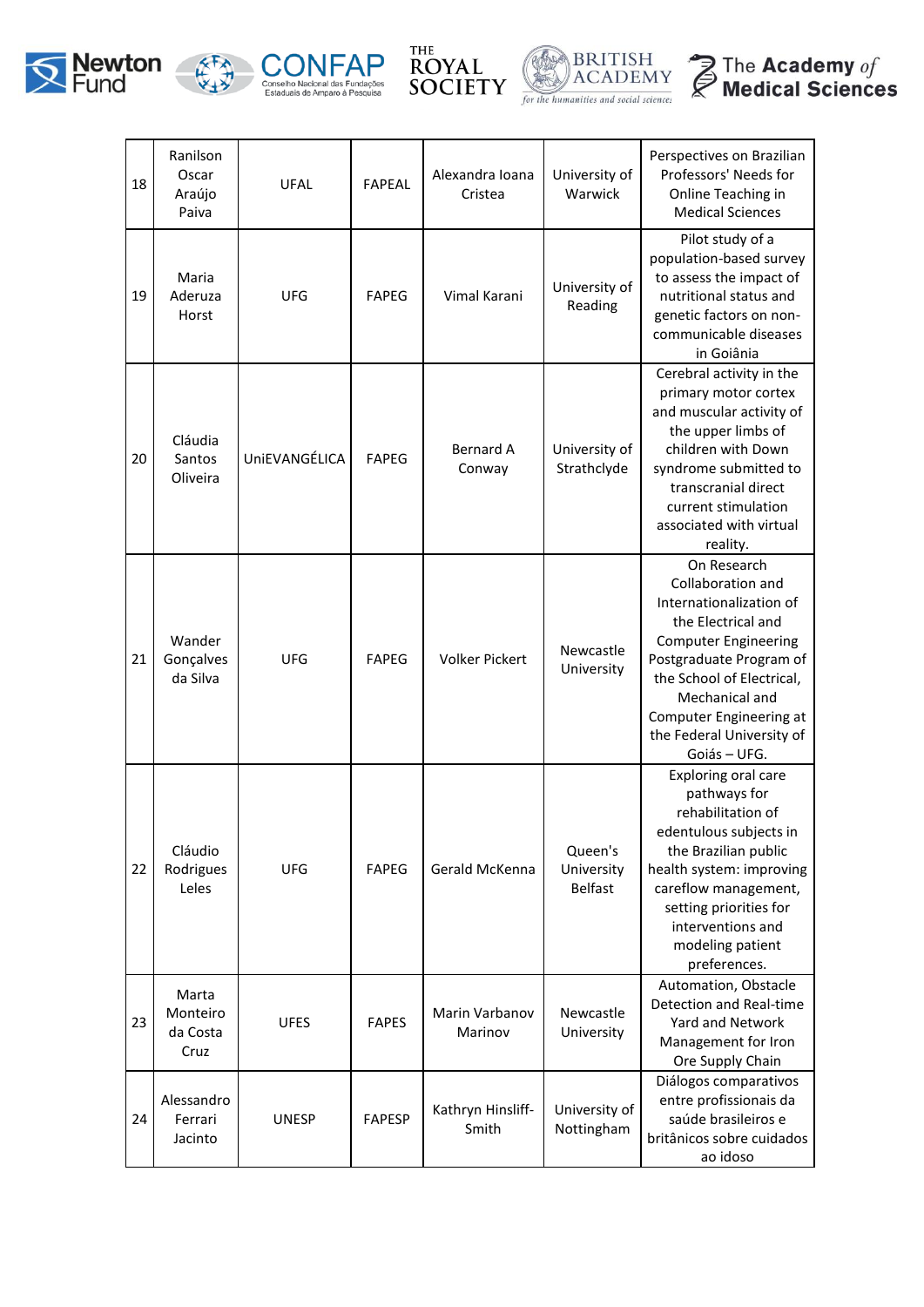









| 25 | <b>Betti</b><br>Hartmann                     | <b>USP</b>       | <b>FAPESP</b> | Florent Michel                  | Durham<br>University               | Novas estruturas de<br>vórtices: da cosmologia<br>aos modelos gravidade<br>analógicos                                                                                          |
|----|----------------------------------------------|------------------|---------------|---------------------------------|------------------------------------|--------------------------------------------------------------------------------------------------------------------------------------------------------------------------------|
| 26 | Caio<br>Augusto<br>dos Santos<br>Coelho      | <b>INPE</b>      | <b>FAPESP</b> | Suraje Xembu<br>Rauto Dessai    | University of<br>Leeds             | Coprodução do<br>conhecimento em<br>serviços climáticos:<br>experiências europeias e<br>avaliação do cenário<br>brasileiro                                                     |
| 27 | Daniela<br>Renata<br>Cantane                 | <b>UNESP</b>     | <b>FAPESP</b> | Sanja Petrovic                  | University of<br>Nottingham        | Técnicas de Otimização<br>Aplicadas a Biossistemas                                                                                                                             |
| 28 | Diego<br>Antonio<br>Falceta<br>Gonçalves     | <b>USP</b>       | <b>FAPESP</b> | Bert<br>Vandenbroucke           | University of<br><b>St Andrews</b> | Simulações radiativas<br>hidrodinâmicas da perda<br>de gás em galáxias anãs                                                                                                    |
| 29 | Eduardo<br>Mario<br>Mendiondo                | <b>UPS</b>       | <b>FAPESP</b> | Namrata<br>Bhattacharya<br>Mis  | University of<br>Chester           | Compreendendo a<br>percepção de risco e o<br>enigma da memória das<br>pessoas através da<br>social-hydrology                                                                   |
| 30 | Fabio<br>Augusto<br>Barbieri                 | <b>UNESP</b>     | <b>FAPESP</b> | Lisa Alcock                     | Newcastle<br>University            | Desafios encontrados<br>durante o andar em<br>ambiente complexos em<br>pessoas com doença de<br>Parkinson: Manipulação<br>da configuração e<br>características do<br>obstáculo |
| 31 | Guilherme<br>Ferreira<br>Caetano             | <b>UNIARARAS</b> | <b>FAPESP</b> | Paulo Jorge da<br>Silva Bártolo | The<br>University of<br>Manchester | Novos scaffolds<br>eletroativos e terapia de<br>com microcorrente para<br>regeneração óssea                                                                                    |
| 32 | Gustavo<br>José da<br>Silva<br>Pereira       | <b>UNIFESP</b>   | <b>FAPESP</b> | Sandip Patel                    | University<br>College<br>London    | Regulação da Sinalização<br>NAADP/TPC na Autofagia<br>em Doenças                                                                                                               |
| 33 | Juliana de<br><b>Moraes</b><br>Leme<br>Basso | <b>USP</b>       | <b>FAPESP</b> | Alexander Liu                   | University of<br>Cambridge         | Estudo paleontológico,<br>sedimentológico e<br>estratigráfico dos fósseis<br>ediacaranos do grupo<br>corumbá                                                                   |
| 34 | Leonardo<br>Fernandes<br>Fraceto             | <b>UNESP</b>     | <b>FAPESP</b> | Humphrey Hak<br>Ping Yiu        | Heriot-Watt<br>University          | Nanomateriais hibridos<br>inorgânico/orgânico<br>visando estudo da<br>interação entre<br>nanopartículas e plantas                                                              |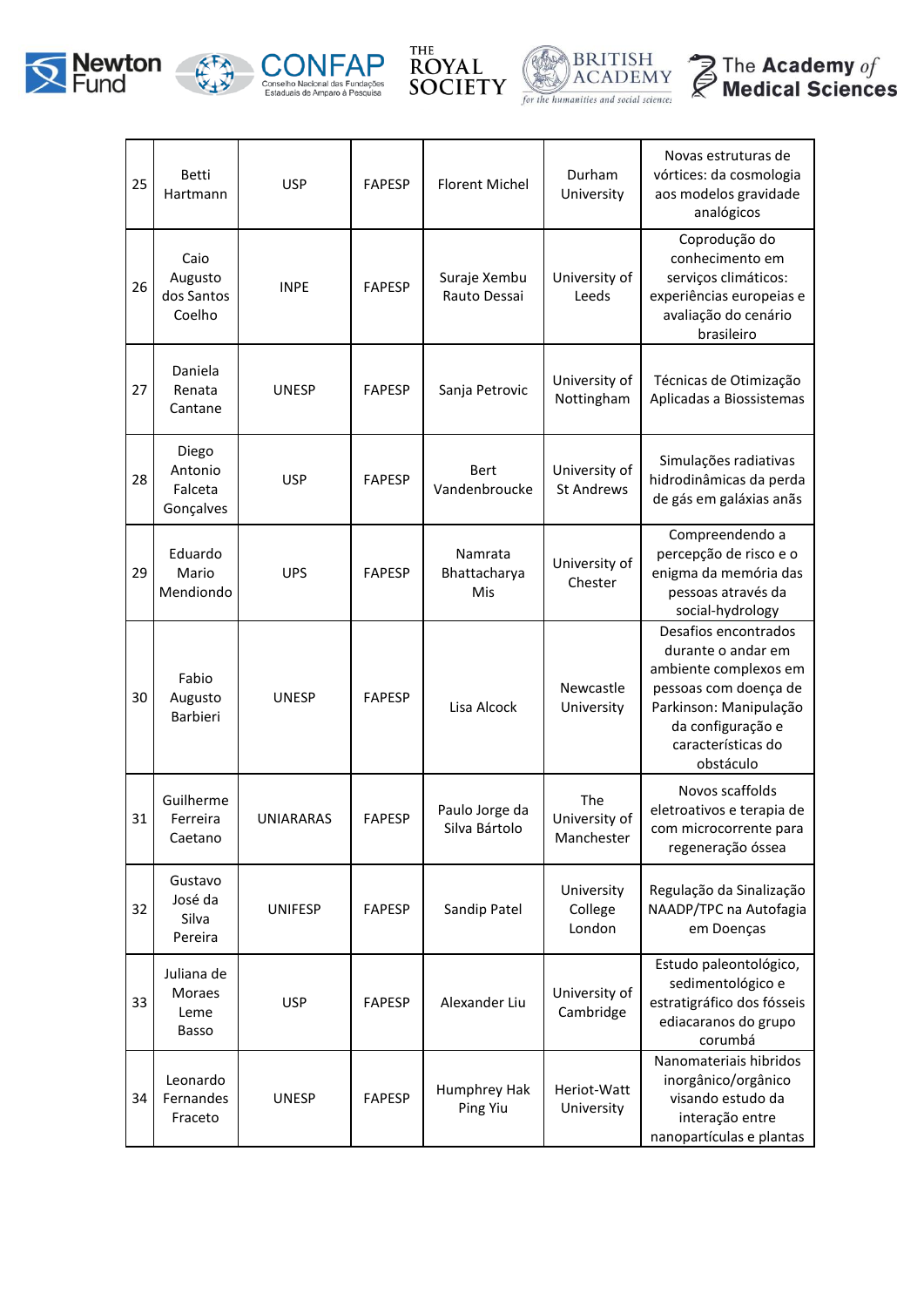









| 35 | Margarete<br>Oliveira<br>Domingues                                     | <b>INPE</b>  | <b>FAPESP</b> | <b>Ralf Deiterding</b>          | University of<br>Southampton                             | Modelagem<br>magnetohidrodinâmica<br>adaptativa<br>multidimensional no<br>ambiente computacional<br>AMROC para aplicações<br>espaciais                                                                  |
|----|------------------------------------------------------------------------|--------------|---------------|---------------------------------|----------------------------------------------------------|---------------------------------------------------------------------------------------------------------------------------------------------------------------------------------------------------------|
| 36 | Maria<br>Tereza<br>Pepe<br>Razzolini                                   | <b>USP</b>   | <b>FAPESP</b> | Miller Alonso<br>Camargo Valero | University of<br>Leeds                                   | Efeitos sobre a qualidade<br>microbiológica de fontes<br>de água devido a eventos<br>extremos e suas<br>implicações para a saúde<br>pública                                                             |
| 37 | Maria<br>Tereza<br>Pepe<br>Razzolini                                   | <b>USP</b>   | <b>FAPESP</b> | Isabel Douterelo                | The<br>University of<br>Sheffield                        | Efeitos sobre a qualidade<br>microbiológica de fontes<br>de água devido a eventos<br>extremos e suas<br>implicações para a saúde<br>pública                                                             |
| 38 | Marly<br>Monteiro<br>de<br>Carvalho                                    | <b>USP</b>   | <b>FAPESP</b> | Diego Vazquez-<br><b>Brust</b>  | University of<br>Portsmouth                              | Economia Circular e<br>Práticas Ambientais e<br>Sociais                                                                                                                                                 |
| 39 | Pedro<br>Roberto<br>Jacobi                                             | <b>USP</b>   | <b>FAPESP</b> | Jessica Rachel<br><b>Budds</b>  | University of<br>East Anglia                             | Segurança da Água para<br>São Paulo: Uma Análise<br>da Dinâmica da Infra-<br>estrutura e da<br>Governança da Água na<br>Macro-metrópole<br>Paulista                                                     |
| 40 | Reyolando<br>Manoel<br>Lopes<br>Rebello da<br>Fonseca<br><b>Brasil</b> | <b>UFABC</b> | <b>FAPESP</b> | Robert Samuel<br><b>Birch</b>   | University of<br>Liverpool                               | Suporte ao<br>desenvolvimento do<br>'Laboratory of Advanced<br>Structures (LAS)':<br>Investigação<br>experimental de<br>estruturas inovadores<br>customizadas em<br>condições de impacto e<br>vibração. |
| 41 | Seiji Isotani                                                          | <b>USP</b>   | <b>FAPESP</b> | Lei Shi                         | University of<br>Liverpool                               | Colaboração de pesquisa<br>transatlântica em<br>aplicações educacionais<br>gamificadas                                                                                                                  |
| 42 | Silvia<br>Figueiredo<br>Costa                                          | <b>USP</b>   | <b>FAPESP</b> | Gwenda Hughes                   | London<br>School of<br>Hygiene &<br>Tropical<br>Medicine | Características<br>epidemiológicas, clínicas<br>e microbiológicas dos<br>pacientes vítimas de<br>trauma com bacteremia<br>por agentes<br>multidrogaresistentes.                                         |